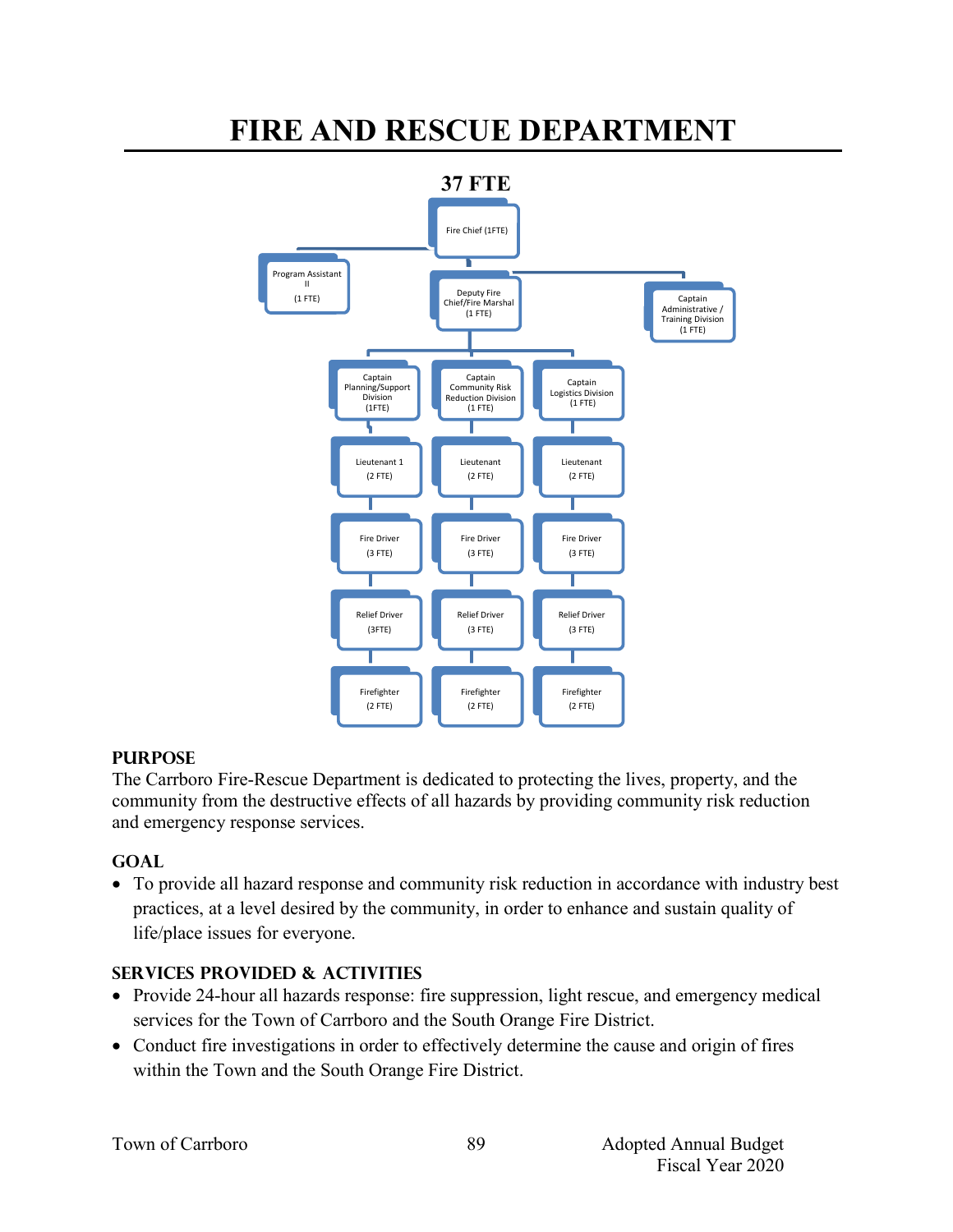- Provide community risk reduction programs: code enforcement, plan review, fire prevention education, CPR and First Aid classes, Child Safety Seat program, and smoke alarm installations - to citizens, visitors, schools, day cares, businesses and community groups.
- Partner with Orange County EMS on risk reduction programs related to EMS.
- Provide fire prevention and code enforcement by performing fire inspections throughout the Town and South Orange Fire District in accordance with the NC Fire Code.

### **PREVIOUS YEAR ACCOMPLISHMENTS**

- Restructure to four department divisions: Planning/Support, Community Risk Reduction, Logistics, and Administrative/Training.
	- o *The divisions allow for increased efficiencies in department day to day operations as well as meeting the growing needs of the community under the current budget.*
	- o *The divisions allow for succession planning. Each captain will rotate to a different division every two years. This will allow for increased professional development of personnel in leadership positions.*
- Continued implementation of a comprehensive training plan with learning objectives and corresponding evaluations to ensure the department meets or exceeds ISO training requirements.
	- o *Training Division provides monthly training objectives to divisions and conducts monthly evaluation of crew performance on training objectives.*
- Continued monthly review of training records to ensure department stays on target for ISO training hour requirements.
	- o *Monthly analysis of training continues to occur.*
- Continue to evaluate resource deployment
	- o *CFRD could benefit from alternate resource deployments as a cost savings measure. Utilizing alternate resource deployment will allow for greater life span of large fire apparatus to meet the current vehicle replacement schedule.*
- Continued evaluation of community risks/hazards and development of programs to meet identified risks.
- Continued partnership with the Relief Fund to supplement the annual physical budget to provide a more in-depth annual NFPA physical for Fire-Rescue personnel. The enhanced physical through Life Scan is able to identify conditions before personnel experience symptoms.
	- o *The physical will have a potential cost savings in reduced time out of work and health insurance costs by identifying conditions early.*
- The Fire-Rescue Department developed and implemented policies and procedures to reduce personnel exposure to carcinogens on fire incidents.
	- o *These policies and procedures will have a potential cost savings in reduced time out of work and health insurance costs for cancer.*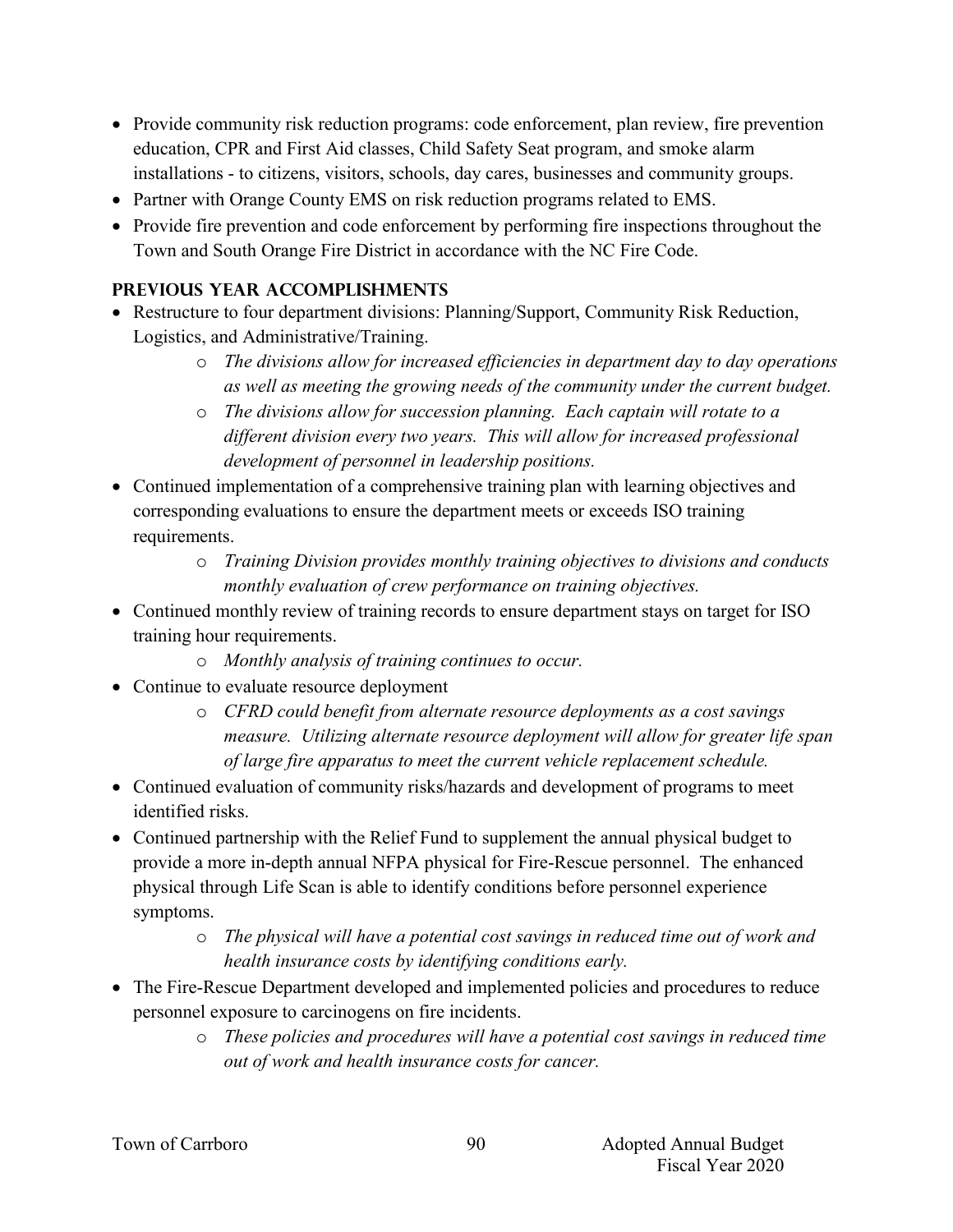### **UPCOMING FISCAL YEAR OBJECTIVES**

- Participate in town strategic planning to guide the department in fiscal decisions and aid in decision making while providing service to the community.
- Annually conduct community risk analysis to identify hazards and develop / adjust community risk reduction interventions to address identified risks.
- Annually meet or exceed ISO training requirements and conduct quarterly training with mutual/auto aid organizations to maintain or improve the current ISO rating for the Town of Carrboro and the South Orange Fire District.
- Annually conduct all scheduled inspections to identify and address life safety violations in order to maintain a safe environment for those who live, work, and play in the Town of Carrboro and South Orange Fire District.

# **BOARD PRIORITIES**

Protect historic neighborhoods and maintain Carrboro's unique identity. Enhance and sustain quality of life/place issues for everyone.

# **OBJECTIVES**

- 1. Quarterly and annually review total call volume in the Town of Carrboro and the South Orange Fire District to identify trends in call volume.
- 2. Quarterly and annually review property loss from fire, total property value, and the percentage of property saved to be a piece of analyzing fire ground performance of the department.
- 3. Annually conduct a community risk analysis to identify hazards and develop / adjust community risk reduction interventions to address identified risks.
- 4. 90% of calls within the Town of Carrboro limits will have a response time of 6 minutes and 30 seconds or less.
- 5. 90% of calls within the South Orange Fire District will have a response time of 10 minutes or less.
- 6. 100% of fire-rescue personnel will meet the annual ISO training requirements.
- 7. 100% of life safety violations will be documented and the occupant owner charged with repairing them within 90 days.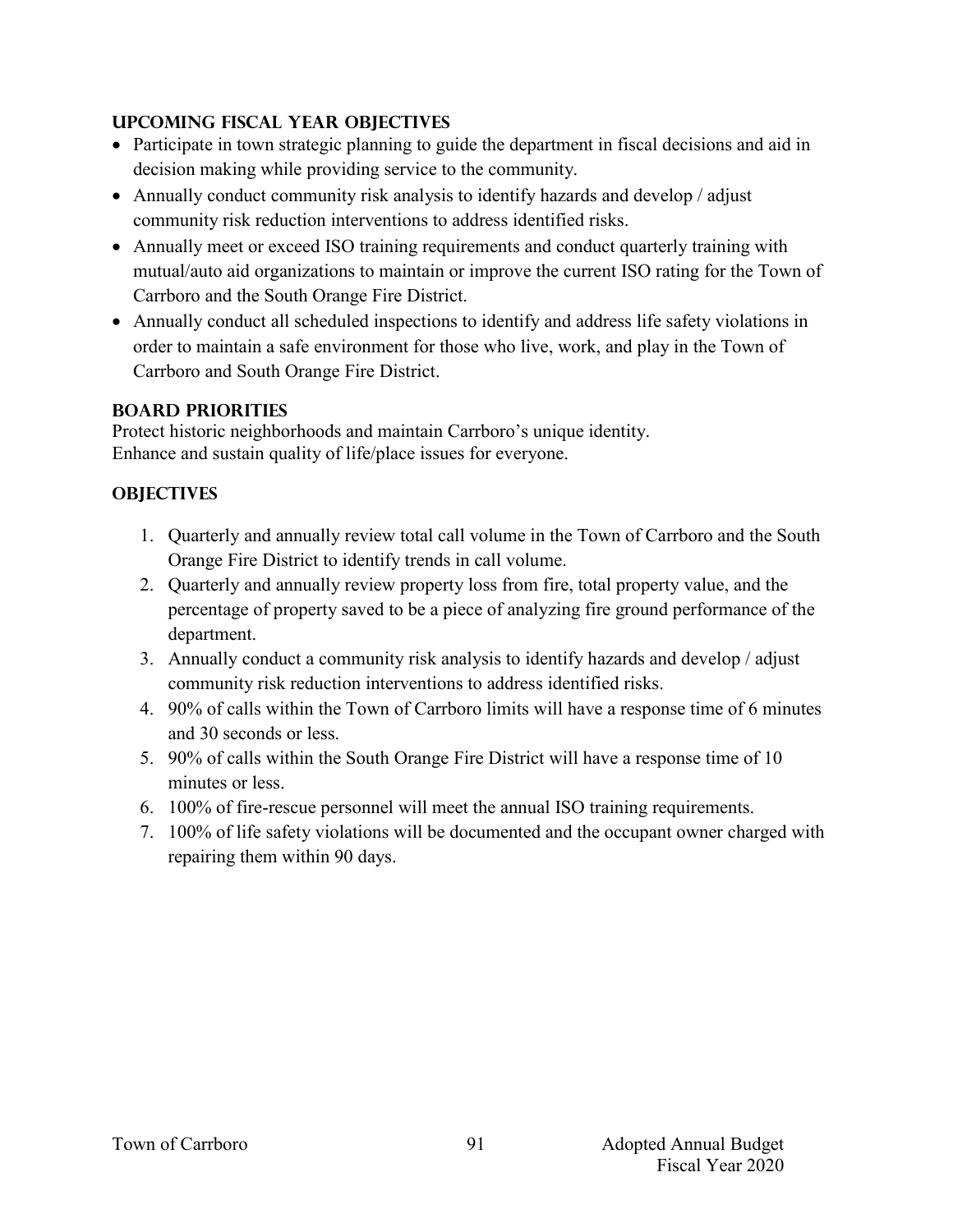### **Performance Measures**

|                         | FY2016-17     | FY2017-18     | FY2018-19                | FY 2019-20       |
|-------------------------|---------------|---------------|--------------------------|------------------|
|                         | <b>ACTUAL</b> | <b>ACTUAL</b> | <b>ESTIMATED</b>         | <b>PROJECTED</b> |
| Fire Inspections        | 1,023         | 873           | 850                      | 900              |
| Total Responses*        | 2,300         | 2,308         | 2,300                    | 2,250            |
| Fire & EMS Responses    | 1,899         | 1,878         | 1,697                    | 1,625            |
| - Town                  |               |               |                          |                  |
| Fire & EMS Responses    | 293           | 307           | 387                      | 370              |
| - County                |               |               |                          |                  |
| Property Loss (Fire)    | \$311,470     | \$768,780     | \$292,570 <sup>3</sup>   | \$2,700,0004     |
| Property Value Fire)**  | \$2,865,646   | \$9,729,330   | \$8,119,760 <sup>3</sup> | \$18,000,0004    |
| Property Saved %**      | 89.13%        | 92.10%        | 96.52%                   | 85%              |
| Conduct CRR analysis    | 80% Complete  | 100%          | 100%                     | 100%             |
|                         |               | Complete      | Complete                 | Complete         |
| 90% of calls within     |               |               |                          |                  |
| Town limits will have a | 6:23          | 6:59          | 7:01                     | 6:30             |
| response time of 6:30   |               |               |                          |                  |
| or less                 |               |               |                          |                  |
| 90% of calls within the |               |               |                          |                  |
| SO District will have a | 9:45          | 9:47          | 9:41                     | 9:40             |
| response time of 10:00  |               |               |                          |                  |
| or less                 |               |               |                          |                  |
| 100% of fire-rescue     |               |               | 97% facility             |                  |
| personnel will meet the | 80%           | 100%          | training, 100%           | 100%             |
| ISO training            |               |               | all other                |                  |
| requirements            |               |               | categories               |                  |
| 100% of life safety     |               |               |                          |                  |
| violations repaired and | 100%          | 100%          | 100%                     | 100%             |
| documented w/in 90      |               |               |                          |                  |
| days                    |               |               |                          |                  |

<sup>1</sup> Includes all Calls for Service (CFS) with a response by Carrboro Fire-Rescue Department. This includes CFS that Carrboro Fire-Rescue resources were requested by a Mutual-Aid agency.

<sup>2</sup> Property Value is the dollar figure for all property involved in a fire. Property Saved % is the percent of property saved based on the property loss and property saved for all property involved in a fire.

³ Figures represent Fiscal YTD values as of 20 FEB 19.

<sup>4</sup> Figures represent the best estimate based upon available data and fire trends. Projection of fire loss can vary greatly based on numerous factors making this difficult to project.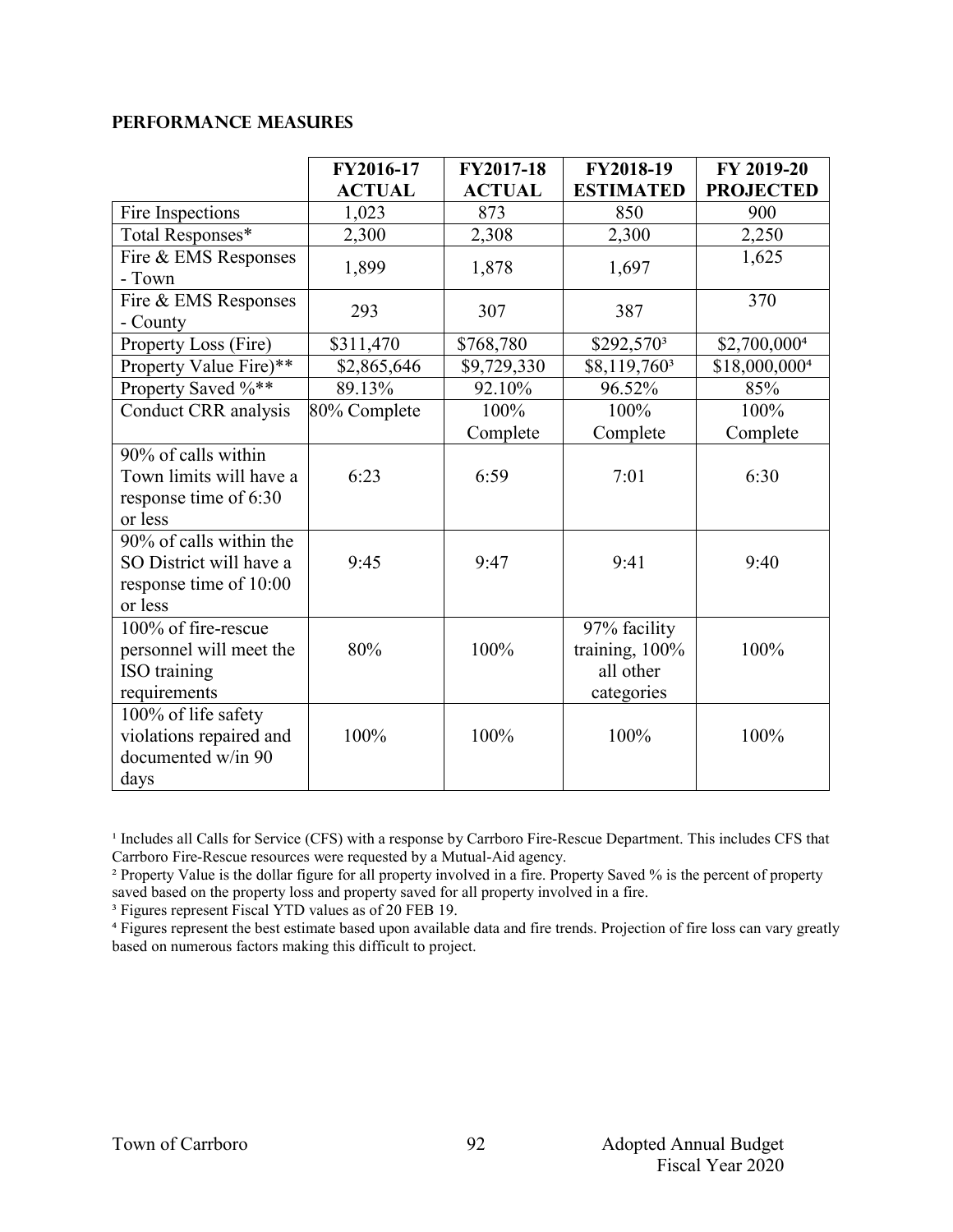# **Department Budget Summary**

|                       | 2017-18<br>Actual | 2018-19<br><b>Adopted</b><br><b>Budget</b> | FY 2019-20<br><b>Adopted</b><br><b>Budget</b> | <b>Pct Change</b> |
|-----------------------|-------------------|--------------------------------------------|-----------------------------------------------|-------------------|
| Personnel             | 2,650,629         | 2,769,858                                  | 2,834,377                                     | 2.3%              |
| <b>Operating</b>      | 252,029           | 273,033                                    | 253,260                                       | $-7.2\%$          |
| <b>Capital Outlay</b> | $\theta$          | 27,434                                     | $\theta$                                      | $-100.0\%$        |
| TOTAL                 | \$2,902,658       | \$3,070,325                                | \$3,087,637                                   | $0.6\%$           |

### **Budget summary for fire department**

### **CHANGES IN BUDGET FROM PRIOR YEAR ADOPTED BUDGET:**

Increase in Personnel costs due to salary and insurance adjustments. Operating expenses decreased in a variety of expense categories, and Capital Outlay returned to zero after a one-time purchase in FY19.

# **Division Level Summaries**

### **Budget summary for fire supervision**

|                       | 2017-18<br><b>Actual</b> | 2018-19<br><b>Adopted</b><br><b>Budget</b> | FY 2019-20<br><b>Adopted</b><br><b>Budget</b> | <b>Pct Change</b> |
|-----------------------|--------------------------|--------------------------------------------|-----------------------------------------------|-------------------|
| Personnel             | 300,645                  | 348,128                                    | 365,638                                       | $5.0\%$           |
| <b>Operating</b>      | 25,848                   | 45,447                                     | 39,200                                        | $-13.7\%$         |
| <b>Capital Outlay</b> |                          |                                            | $\theta$                                      | $\#$ DIV/0!       |
| <b>TOTAL</b>          | \$326,493                | \$393,575                                  | \$404,838                                     | 2.9%              |

#### **CHANGES IN BUDGET FROM PRIOR YEAR ADOPTED BUDGET:**

Increase in Personnel costs due to salary and insurance adjustments. Operating expenses decreased in fuel and contractual services.